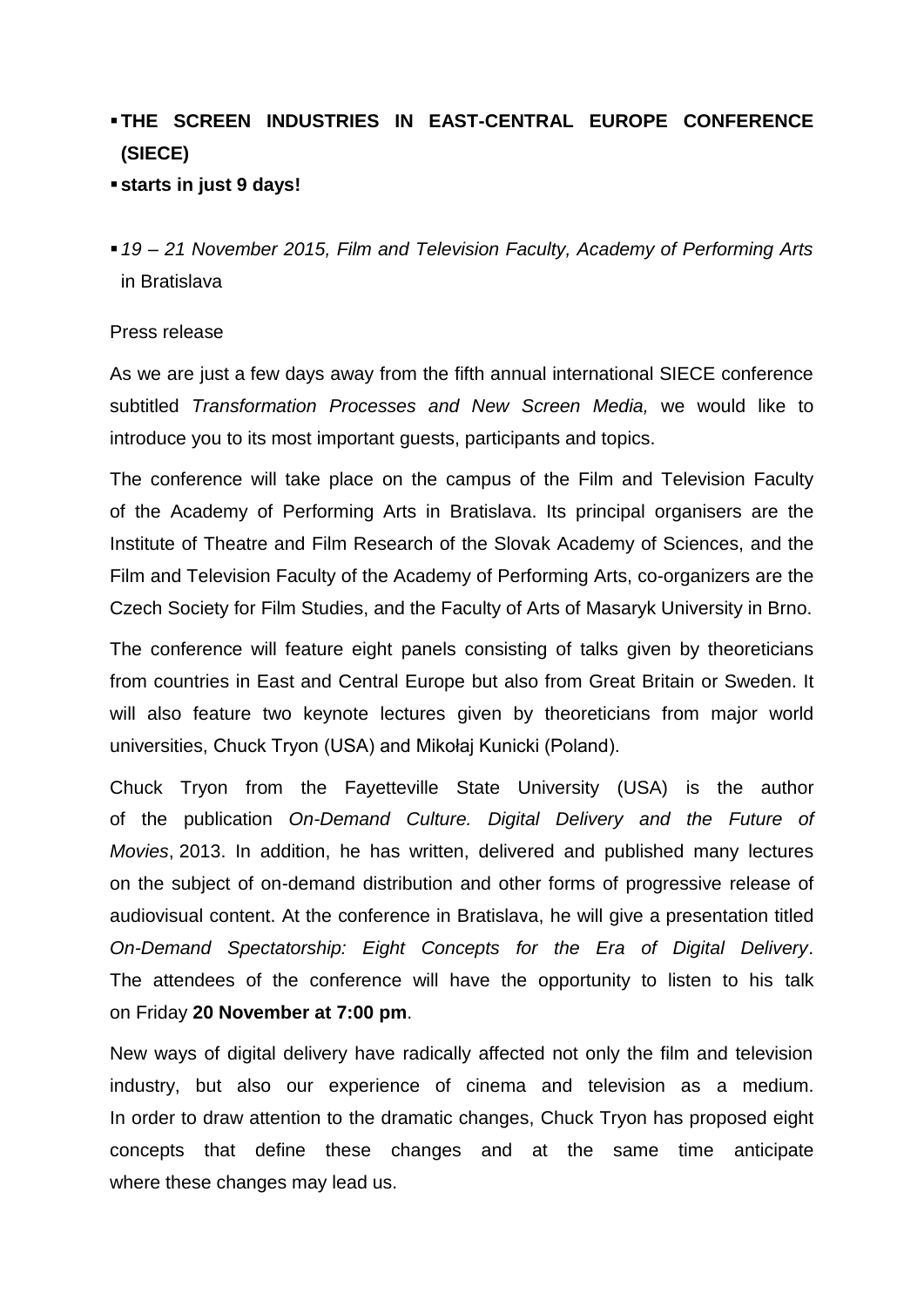A researcher of Polish origin, Mikołaj Kunicki, currently works at the University of Oxford, where he covers in particular the field of Polish studies. His book *Between the Brown and the Red: Nationalism, Catholicism and Communism in Twentieth Century Poland* was published was released by the Ohio University Press publishing house in 2012. He has also authored several specialised articles on the history of Poland and the Polish cinema in the  $20<sup>th</sup>$  century.

At the conference in Bratislava, he will give a lecture titled *The (Un)usual Suspects: De-Stalinisation, De-politicisation, and the Auteur and Genre Film-Making in East-Central Europe in the 1950s and '60s*. The lecture will take place **on 21 November at 2:00 pm**.

The international section of the programme (20 – 21 November 2015) will feature talks given by world-renowned experts, such as Marcin Adamczak (Poland), Nevena Daković (Serbia), Constantin Parvulescu (Romania), Valérie Pozner (France), Marsha Seifert (Great Britain) and Petr Szczepanik (Czech Republic), but also talks given by Slovak theoreticians (Martin Šmatlák, Jana Dudková, Katarína Mišíková).

The conference will be preceded by a pre-conference meeting held in Czech and Slovak on 19 November, consisting of presentations of research projects, a panel reflecting on the alternative distribution and its connection with digital trends. On this panel hosted by Zuzana Mistríková, practitioners will share their experience with theoreticians: Lucia Gertli (Film Europe), Jana Ripplová (KineDok), Diana Tabakov (DAFilms.cz), Zora Jaurová and Mátyás Prikler (Mphilms).

The complete programme can soon be found at*:* [www.udfv.sav.sk](http://www.udfv.sav.sk/)*,*  [www.kas.vsmu.sk](http://www.kas.vsmu.sk/)*,* and [www.cefs.cz.](http://www.cefs.cz/)

The press release has been prepared by Eva Križková.

## [eva.krizkova@gmail.com](mailto:eva.krizkova@gmail.com)